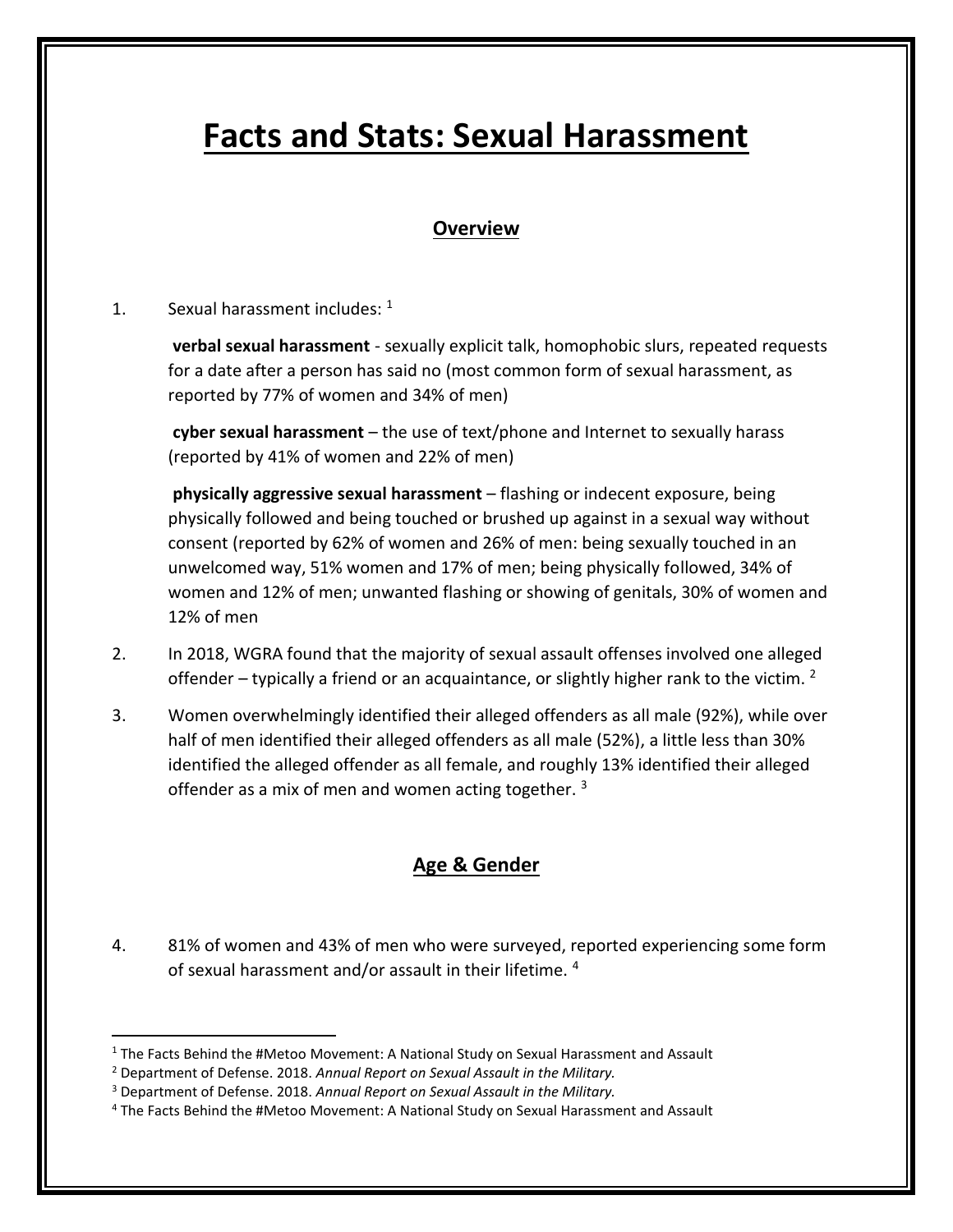- More than 3 in 4 women (77%) and 1 in 3 men (34%) experienced verbal sexual harassment
- 1 in 2 women (51%) and 1 in 6 men (17%) were sexually touched in an unwelcomed way
- Around 4 in 10 women (41%) and 1 in 4 men (22%) experienced cyber sexual harassment
- More than 1 in 3 women (34%) and 1 in 10 (12%) were physically followed
- Close to 1 in 3 women (30%) and 1 in 10 men (12%) faced unwanted genital flashing
- 5. Among those who reported experiencing sexual harassment and assault, 57% of women and 42% of men said it had happened by age 17. High school age, 14-17 years old, was the most frequently selected age people reported for their first experience (27% women and 20% men). <sup>5</sup>
- 6. Around 13% of women and 5% of men have been told they must date or do a sexual act in exchange for something. <sup>6</sup>
- 7. Approximately 10% of Academy men indicated perceiving sexual harassment, and this rate is unchanged from 2012.<sup>7</sup>
- 8. In FY18, 6.3% of active duty men and 24.2% of active duty women indicated an experience of sexual harassment. <sup>8</sup>
- 9. In FY18, 1 in 5 women and 1 in 12 men who experienced sexual harassment also experienced sexual assault. <sup>9</sup>
- 10. Women in the 25-34 year old category were the most likely to report experiencing nearly all forms of sexual harassment and assault, while women in the 65+ category were the least likely to report experiencing any form, except for physically aggressive harassment. <sup>10</sup>
- 11. Women aged 25-49 largely reported the highest ratees of sexual harassment across locations and women aged 65 and older reporting the lowest rates. <sup>11</sup>
- 12. Women aged 18-24 and 25-49 reported experiencing more online harassment.  $^{12}$

<sup>5</sup> The Facts Behind the #Metoo Movement: A National Study on Sexual Harassment and Assault

<sup>6</sup> The Facts Behind the #Metoo Movement: A National Study on Sexual Harassment and Assault  $<sup>7</sup>$  Ibid.</sup>

<sup>8</sup> Department of Defense. 2018. *Annual Report on Sexual Assault in the Military.*

<sup>9</sup> Department of Defense. 2018. *Annual Report on Sexual Assault in the Military.*

 $10$  The Facts Behind the #Metoo Movement: A National Study on Sexual Harassment and Assault

 $11$  The Facts Behind the #Metoo Movement: A National Study on Sexual Harassment and Assault

 $12$  The Facts Behind the #Metoo Movement: A National Study on Sexual Harassment and Assault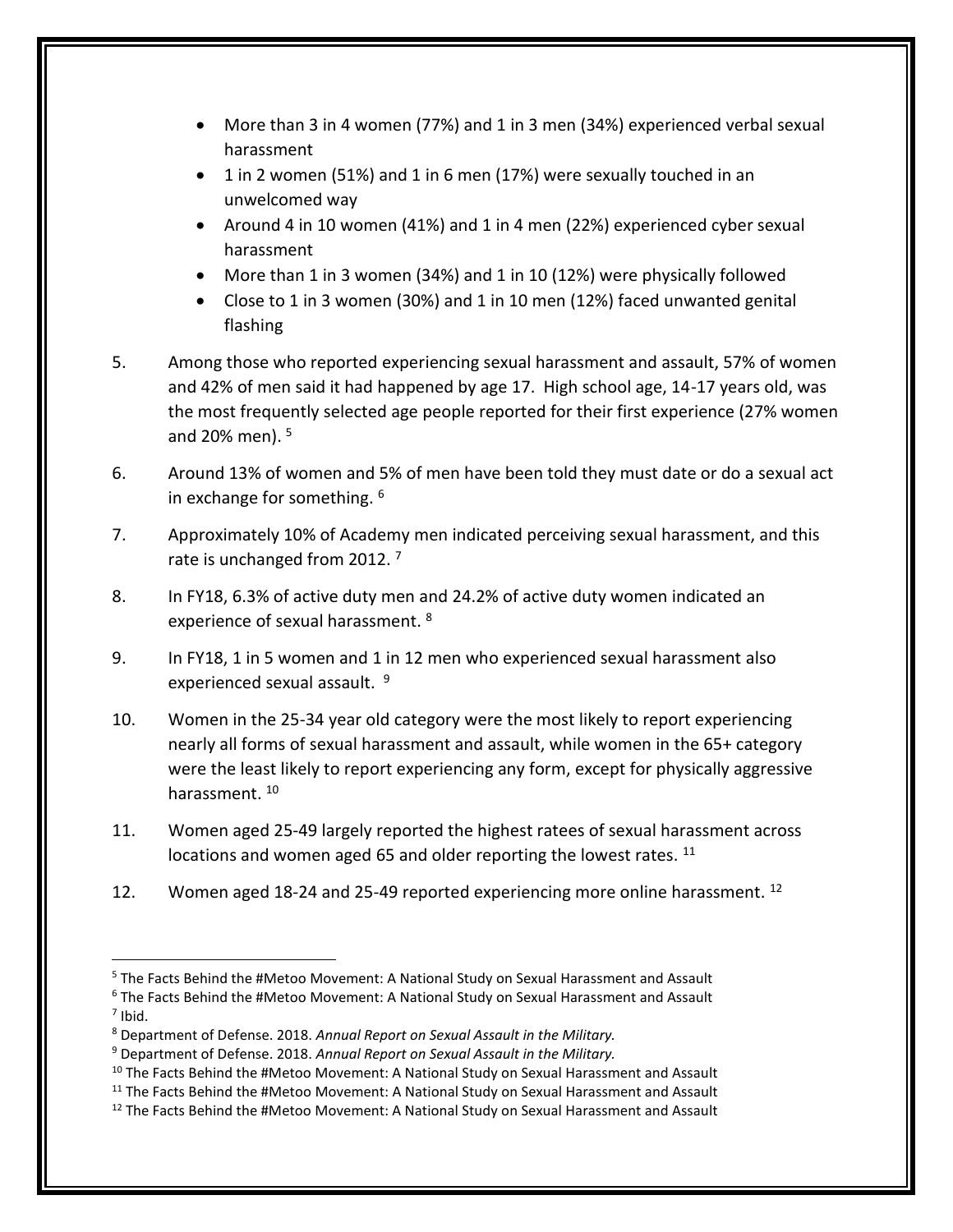- 13. Men aged 25-49 largely reported the highest rates of sexual harassment in public spaces and private residences or vehicles.<sup>13</sup>
- 14. Men aged 18-49 reported a higher prevalence of sexual harassment online and in institutions, such as schools, relative to older men. <sup>14</sup>
- 15. 48% of students grades 7-12 experience sexual harassment. 56% being girls. <sup>15</sup>
- 16. 30% of students grades 7-12 experience sexual harassment through social media or other internet activities. <sup>16</sup>

#### **Sexual Orientation**

- 17. Being called a homophobic or transphobic slur was the most frequently selected form of sexual harassment for men (17%), while it was the least for women (8%). <sup>17</sup>
- 18. 42% of gay and bisexual men reported facing physically aggressive sexual harassment, compared with 25% of straight men. <sup>18</sup>
- 19. More than half of gay men (55%) reported experiencing sexual harassment in public spaces. <sup>19</sup>
- 20. Gay, lesbian, and bisexual persons were more likely than straight people to report feeling depressed or anxious and made changes to their lives, as were persons with disabilities compared to persons without disabilities. <sup>20</sup>

#### **Race**

21. The difference across racial/ethnic groups was particularly significant for physically aggressive harassment (36% of Hispanic men reported vs. 25% of White men and 18% of Black men). <sup>21</sup>

<sup>&</sup>lt;sup>13</sup> The Facts Behind the #Metoo Movement: A National Study on Sexual Harassment and Assault

<sup>&</sup>lt;sup>14</sup> The Facts Behind the #Metoo Movement: A National Study on Sexual Harassment and Assault

<sup>15</sup> Sexual Harassment: Who + Where Fact Sheet

<sup>16</sup> Sexual Harassment: Who + Where Fact Sheet

<sup>&</sup>lt;sup>17</sup> The Facts Behind the #Metoo Movement: A National Study on Sexual Harassment and Assault

<sup>&</sup>lt;sup>18</sup> The Facts Behind the #Metoo Movement: A National Study on Sexual Harassment and Assault

 $19$  The Facts Behind the #Metoo Movement: A National Study on Sexual Harassment and Assault

<sup>&</sup>lt;sup>20</sup> The Facts Behind the #Metoo Movement: A National Study on Sexual Harassment and Assault

 $21$  The Facts Behind the #Metoo Movement: A National Study on Sexual Harassment and Assault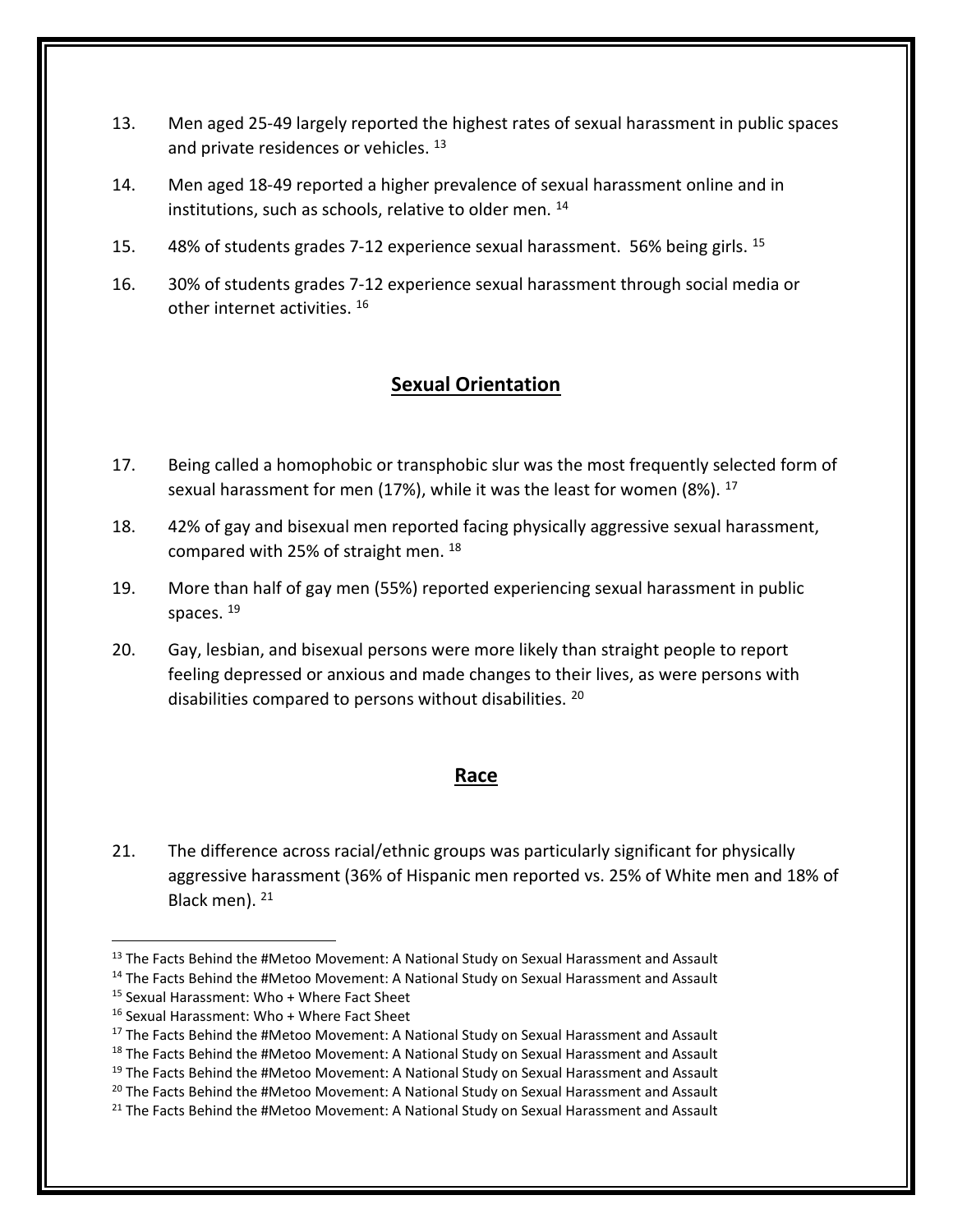22. Sexual harassment in public spaces was more likely experienced by Hispanic men (38%) and less likely by Black men (17%), 25% of White men and 20% of mixed race or other race men. <sup>22</sup>

## **Disabilities**

- 23. Persons with disabilities were significantly more likely to experience all forms of sexual harassment more than people without disabilities. <sup>23</sup>
- 24. The strongest findings were the more severe forms of physically aggressive sexual harassment (among women, 69% vs 59%; and among men, 39% vs 23%, for those with and without a disability, respectively).  $24$

# **Location**

- 25. 71% of urban women and 59% of rural women reported experiencing sexual harassment in public spaces. <sup>25</sup>
- 26. Men in rural areas were more likely than men in urban/suburban areas to report facing harassment in public spaces. 26
- 27. Men in the Midwest and West relative to the Northeast and South were significantly more likely to report sexual harassment in institutional settings. <sup>27</sup>
- 28. 25% of men have experienced street harassment. <sup>28</sup>
- 29. 65% of women have experienced street harassment. 23% of these women had been sexually touched. 20% were followed. <sup>29</sup>
- 30. 86% of 168 girls surveyed in Chicago report being harassed on the street.  $30$

 $22$  The Facts Behind the #Metoo Movement: A National Study on Sexual Harassment and Assault

<sup>&</sup>lt;sup>23</sup> The Facts Behind the #Metoo Movement: A National Study on Sexual Harassment and Assault

<sup>&</sup>lt;sup>24</sup> The Facts Behind the #Metoo Movement: A National Study on Sexual Harassment and Assault

<sup>&</sup>lt;sup>25</sup> The Facts Behind the #Metoo Movement: A National Study on Sexual Harassment and Assault

 $26$  The Facts Behind the #Metoo Movement: A National Study on Sexual Harassment and Assault

<sup>&</sup>lt;sup>27</sup> The Facts Behind the #Metoo Movement: A National Study on Sexual Harassment and Assault

<sup>28</sup> Sexual Harassment: Who + Where Fact Sheet

<sup>29</sup> Sexual Harassment: Who + Where Fact Sheet

<sup>30</sup> Sexual Harassment: Who + Where Fact Sheet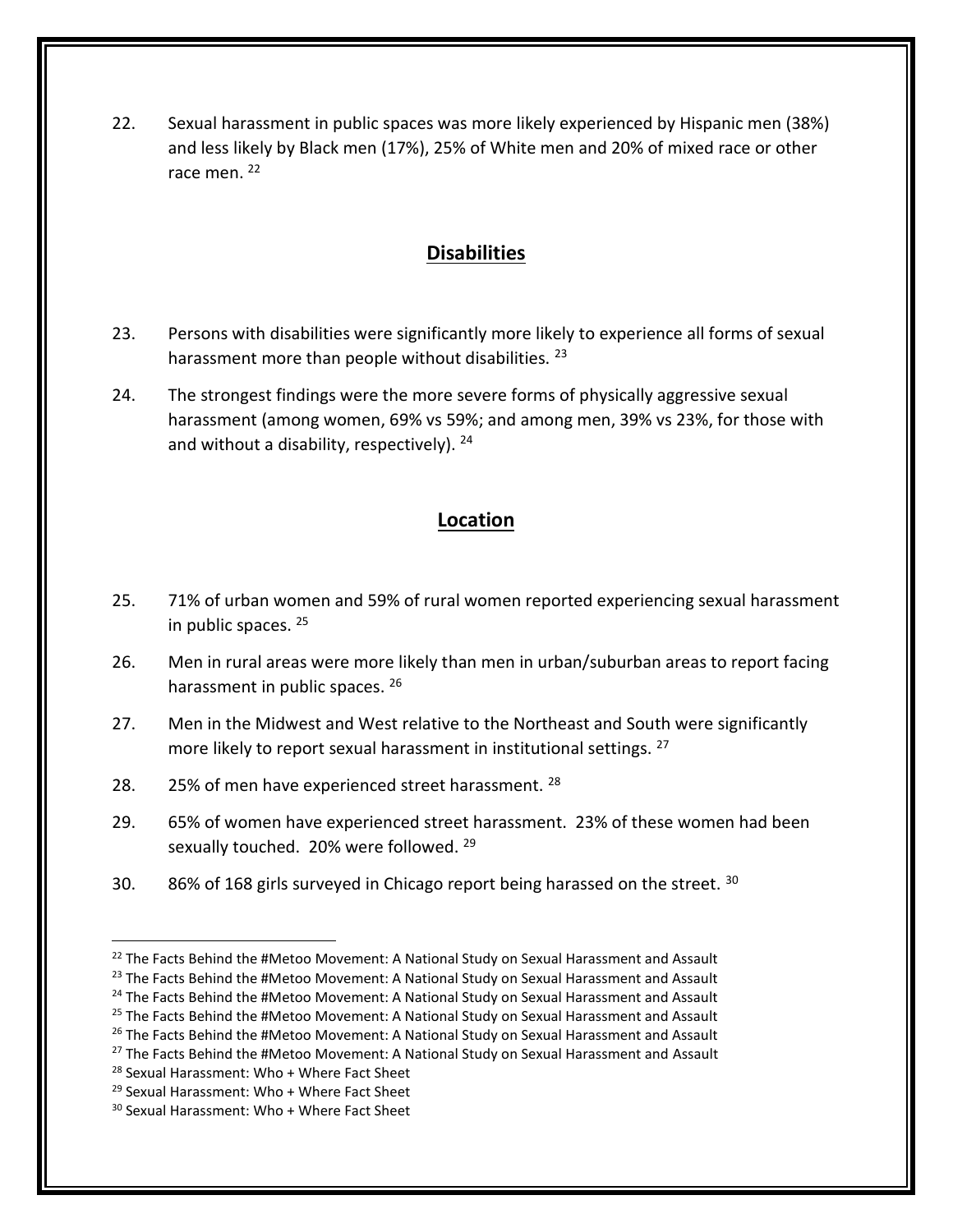- 31.  $38\%$  of women experience sexual harassment at work.  $31$
- 32. 7% of United States women work in the restaurant industry but account for 37% of all sexual harassment claims to the Equal Employment Opportunity Commission. 32
	- 80% of women in the restaurant industry experience sexual harassment from coworkers.
	- 80% of women in the restaurant industry experience sexual harassment from customers.
	- 66% of women in the restaurant industry experience sexual harassment from management.
- 33. 50% of women know someone that has quit or been fired from a job because of sexual harassment. 33
- 34. 66% of women reported being harassed in a public space, 38% reported at their workplace, 35% reported being harassed in their own residence, 33% at a nightlife venue, and 30% at their pre-K to  $12<sup>th</sup>$  grade schools.  $34<sup>th</sup>$
- 35. Men's most frequently reported locations were public space at 19%, 14% of men said their schools, and for 13% of men, their workplace, own residence, and by phone/text, each respectively. 35
- 36. 37% of women and 29% of men reported public space was the location of their first experience of sexual harassment. 36
- 37. Among persons who experienced sexual harassment and assault, 88% of women and 86% of men reported experiencing it in more than one location and most indicated at least 4-5 locations. <sup>37</sup>
- 38. 62% of female college students report having been sexually harassed at their university. 80% of that harassment was peer to peer. 38

<sup>31</sup> Sexual Harassment: Who + Where Fact Sheet

<sup>&</sup>lt;sup>32</sup> Sexual Harassment: Who + Where Fact Sheet

<sup>33</sup> Sexual Harassment: Who + Where Fact Sheet

<sup>&</sup>lt;sup>34</sup> The Facts Behind the #Metoo Movement: A National Study on Sexual Harassment and Assault

<sup>&</sup>lt;sup>35</sup> The Facts Behind the #Metoo Movement: A National Study on Sexual Harassment and Assault

<sup>&</sup>lt;sup>36</sup> The Facts Behind the #Metoo Movement: A National Study on Sexual Harassment and Assault

<sup>&</sup>lt;sup>37</sup> The Facts Behind the #Metoo Movement: A National Study on Sexual Harassment and Assault

<sup>38</sup> Sexual Harassment: Who + Where Fact Sheet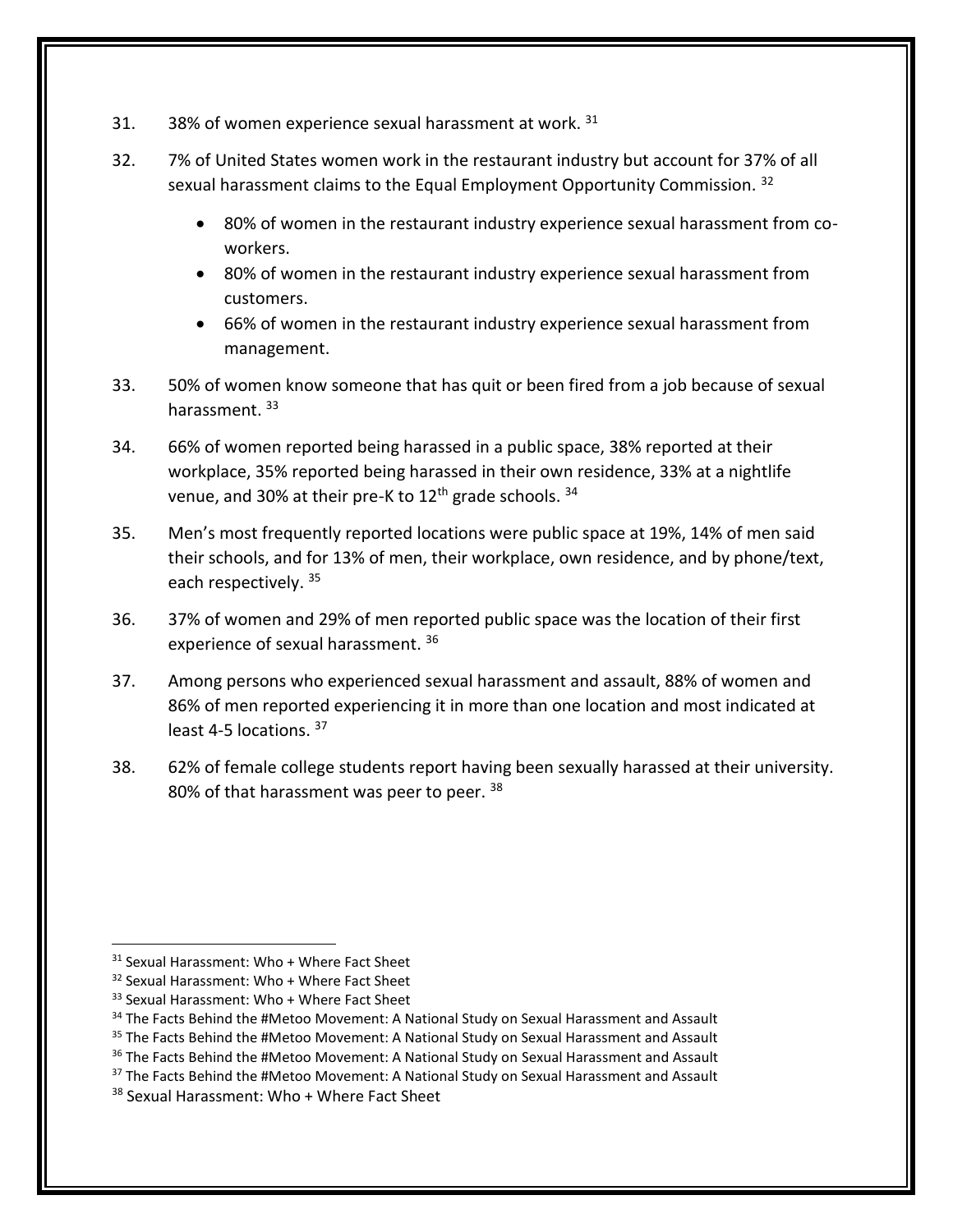#### **Reported**

- 39. For those reporting sexual harassment, the most frequently reported perpetrators across their life was a stranger. 39
- 40. Those in the household income bracket of \$50k to \$74.9k were the most likely to experience sexual harassment. <sup>40</sup>
- 41. Only, 1 in 10 women and 1 in 20 men filed an official complaint or report to an authority figure, including filing a police report. <sup>41</sup>
- 42. Nearly 1 in 10 women and 1 in 20 men sought a new job assignment, changed jobs, or quit a job due to sexual harassment or abuse. <sup>42</sup>
- 43. 86% of women that reported being harassed have been harassed more than once. 43
- 44. 68% of women harassed were afraid the harassment would escalate into something worse. <sup>44</sup>
- 45. 51% of male college students admit to sexually harassing someone in college. 45
- 46. 12% of girls grades 7-12 report sexual harassment to an adult at the school. 46
- 47. 35% of students harassed in high school report they first experienced it in elementary school. <sup>47</sup>
- 48. 29% of high school students that experience sexual harassment also identify themselves as perpetrators of sexual harassment.<sup>48</sup>

<sup>&</sup>lt;sup>39</sup> The Facts Behind the #Metoo Movement: A National Study on Sexual Harassment and Assault

<sup>&</sup>lt;sup>40</sup> The Facts Behind the #Metoo Movement: A National Study on Sexual Harassment and Assault

<sup>&</sup>lt;sup>41</sup> The Facts Behind the #Metoo Movement: A National Study on Sexual Harassment and Assault

 $42$  The Facts Behind the #Metoo Movement: A National Study on Sexual Harassment and Assault

<sup>43</sup> Sexual Harassment: Who + Where Fact Sheet

<sup>44</sup> Sexual Harassment: Who + Where Fact Sheet

<sup>45</sup> Sexual Harassment: Who + Where Fact Sheet

<sup>46</sup> Sexual Harassment: Who + Where Fact Sheet

<sup>47</sup> Sexual Harassment: Who + Where Fact Sheet

<sup>48</sup> Sexual Harassment: Who + Where Fact Sheet